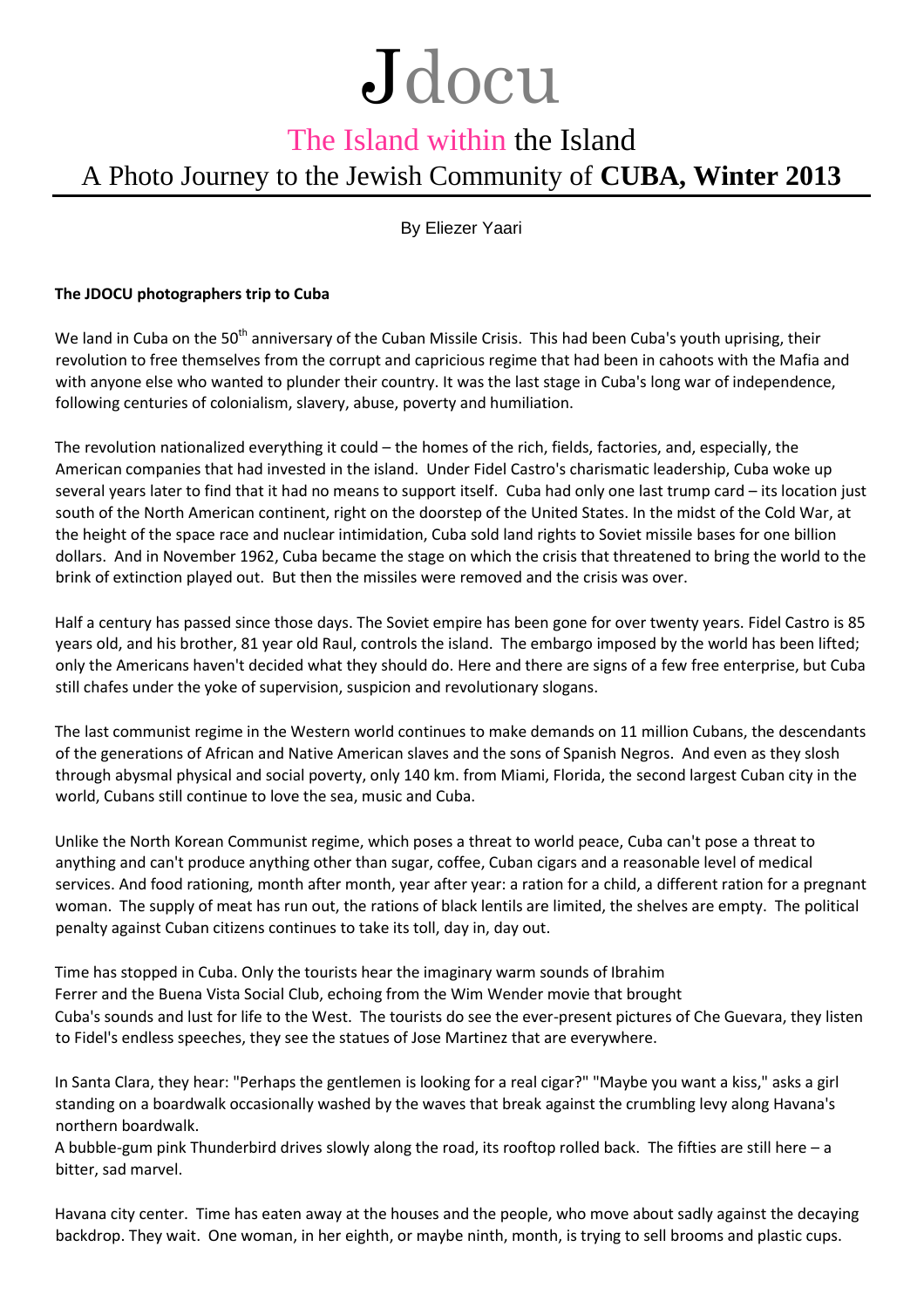The ration stores are empty because the food has run out. In one place they're selling nice-looking pumpkin, a few cobs of corn and a chicken with a look and smell that could instantly convince you that vegetarianism isn't only a way of looking at the world but a means to survive in it. The grocery stores are bare, the scales are heavy, the shelves are empty, and pictures of Chavez and Fidel Castro hang on the walls. Even if you remember rationing in Israel – it was nothing like rationing in Cuba. In Cuba, every person is entitled to receive one cup of oil a month and half a chicken.

A woman comes in to take her flour – she brings the bag from home. There are no lines. A book of stamps. A notebook. No computers, of course. In thousands of places all over the island, everything – who gets what and when - is recorded in tattered notebooks. A heavy World War II vintage Dodge truck pulls up to the entrance and two porters unload next month's merchandise into the back room. Along the road, an old Lada is being repaired. A 56 Chevrolet, the last official car to drive along the empty roads.

On Cuba, that strategic island only 145 kilometers from Miami, Florida, the Russians built hundreds of kilometers of wide superhighways – and every day, more cars cross the Ayalon Freeway in five minutes than will ever travel those highways. The tourist buses are made-inChina new and they transport the tourists into the embrace of the most beautiful scenery in the West. China has insinuated itself into all the places that the others have abandoned, searching for oil on the beaches and maintaining the tourist industry.

Tourism is Cuba's central industry these days, with well-intentioned services and two sets of currency – a currency for tourists and a currency with the visage of Che Guevara for the locals. God alone knows how that system works. In a tourist store, a bottle of Coke costs a reasonable 75 cents. At the local kiosk, the same bottle also costs 75 cents, but those cents are worth 4% of the tourist currency – and there's no Coke there anyway, only locally produced mango juice. When mangoes are available, that is. And if a tourists happens to pay for a Coke in a local store with a tourist dollar, then the merchandise was sold for 25 times its usual value. How can they possibly deal with this?

There's no violence against tourists, because tourists are the provenance of the government. And there are no beggars (at the synagogue, during morning prayers, a well-dressed man, enveloped in his tallit, has the job description of "community beggar." After all, proper order must be maintained.)

School children everywhere look wonderful: they wear clean, pressed uniforms and their school bags are wellorganized. The classrooms are clean and the teachers are dedicated. At the Pina del Rio where I visited, the principal stood at the gates, under a picture of Che Guevara, and kissed each and every child as he or she filed out. The Cubans are very proud of the tens of thousands of Cuban doctors trained by their school system but they are also very troubled by the lack of medical equipment, the deteriorating hospitals and the horrendous lack of medications. They suffer and they are frustrated because the boycott against Cuba has been lifted but the system persists. There is no private property; all property – homes, stories and land – has been nationalized. The sea of government clerks and bureaucrats is endless, the rationing continues, the work ethic is non-existent. There are no investments other than what comes from Venezuela, which, as a gift, supplies Cuba with all of its fuel needs, recent Spanish investment in tourism and European investment to renovate Havana city center. There's no internet; there are no PC's or Iphones or Ipads. There are no construction cranes on the horizon, no industrial chimneys, no traffic. No economy. No billboards, the view along the sides of the roads is open and it strums a soft chord of nostalgia for a noncommercialized society – clean, naïve, just. But Havana's large harbor is completely empty because there's no export and sugar factories – Cuba's great source of pride, income and identity – are falling apart. Cuba imports sugar now. They import flour, corn, meat and chicken, too. The only real market is the black market, visible only to local eyes, and the huge barter economy – get your hair done in someone's living room in exchange for a half-cup of sugar; get your illicit computer repaired in exchange for gifts left by tourists.

Some groups have tried to organize construction projects: at the entrance to the Jewish cemetery, a group of residents is building a small housing project, several dozen apartments. The government provides the materials. Sounds touching, doesn't it? And when we were there, they were actually working. But they've been working for seven years and have built only three floors. They're nowhere near finished.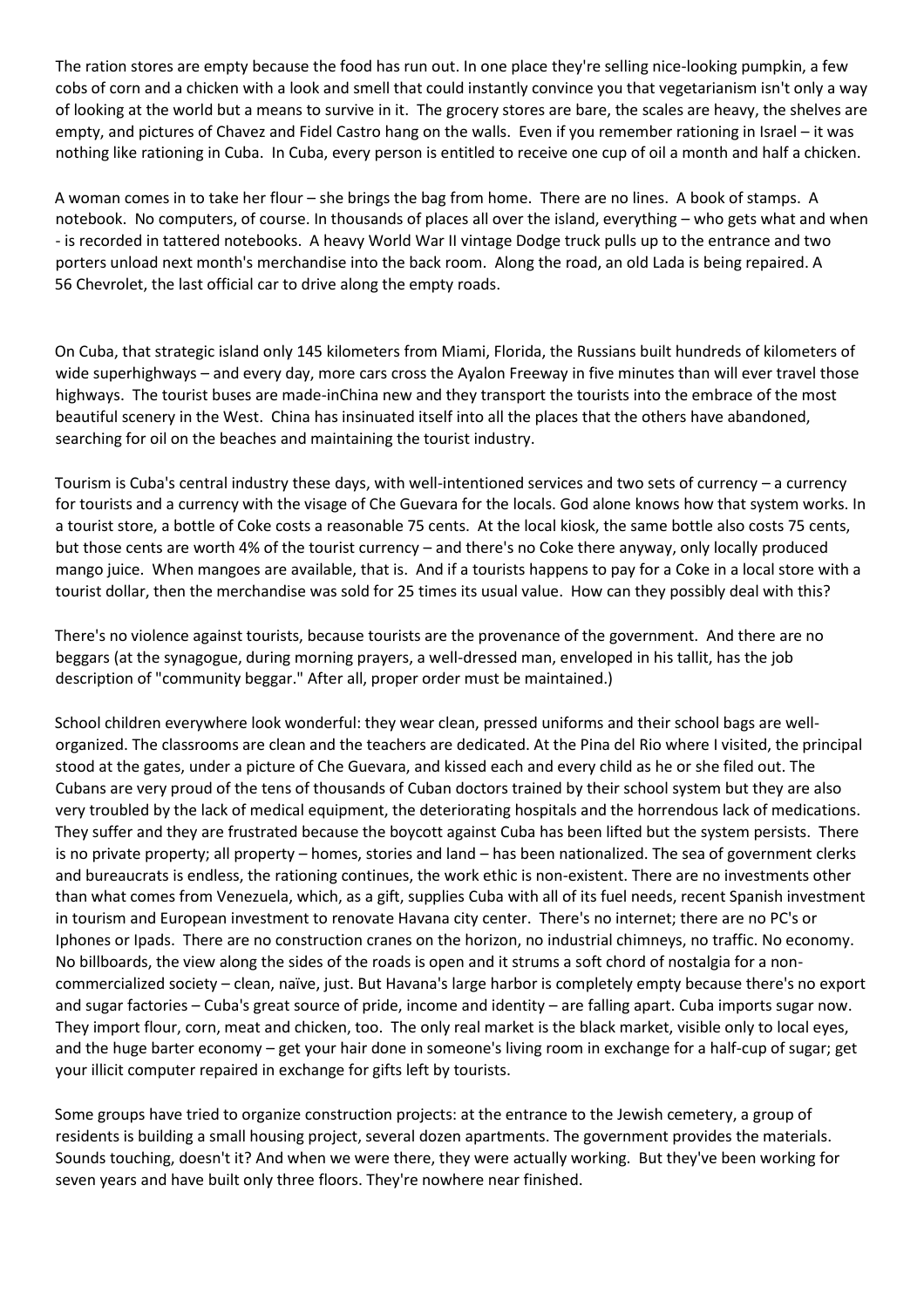Which brings me to the reason I went to Cuba in the first place: It would appear that even though the Jewish community in Cuba was completely disbanded several years after the revolution, when all of Cuba's Jews immigrated to the U.S. or Israel, it's suddenly growing again. On that beautiful Caribbean island that was basically only a waystation on the way to Los Angeles' streets of gold, the Jewish phoenix has risen again and is rebuilding its home.

\*

Only slaves and Catholics had been permitted to settle in the great Spanish Empire, but after the Spaniards were thrown out in 1902, Jews and others were allowed in. The Cubans hadn't known any Jews and so there was never any European-style anti-Semitism on the island. There was xenophobia, which is part of the basic character of the Cubans, who are descendants of African slaves who were captured and abused for centuries.

In 1906, the Jews who landed on the shores of the Caribbean were part of those great waves of Jews who had been fleeing from Europe and the declining Ottoman Empire since the end of the  $19<sup>th</sup>$  century. To this day, Jews are still referred to according to their ancestry: Spaniards are still called "Turkos" and Ashkenazim are still called "Polacos."

In Cuba they built a strong community with its own separate cultural life and educational system. This is the way the Jewish Cuban story developed: first a cemetery – after all, what symbolizes permanency more than anything else other than the purchase of land for a Jewish cemetery, several kilometers from the center of Havana?

The cemetery was followed by a Sephardic synagogue, "Shevet Achim," an Ashkenazi synagogue, "Beit Shalom," a Jewish school, communal aid institutions, charity institutions, a hospital, vocational training and organizations to handle the Jewish community's relationships with the rest of Cuban society.

When the skies darkened over Europe in the early 1930s, the U.S. fearful of overwhelming local markets that were still reeling from the Depression, closed its borders to Jews. Yet despite the difficult circumstances, the Joint was able to pull its resources together and take some 400,000 Jews out of German and Austria. They were scattered throughout the world; some even made it to Cuba, along Jews from France, Spain, Italy, Belgium and other European countries.

WWII was the Joint's finest hour, in Cuba and in the rest of the world. The Joint was established for just such times: It was founded in North America in 1914 by refugees who had just landed on America's safe shores, while in Europe, their families and communities were facing war, displacement and hardship that would escalate into the greatest catastrophe in history.

The organization began with a call to the American Jewish community by Henry Montague, then the American ambassador to the Ottoman Empire, asking them to immediately send 50,000 dollars to save the Jews of Palestinian from starvation. When the US entered WWI, the humanitarian disaster throughout the Ottoman Empire worsened and representatives of the Joint saved countless Jews, refugees from the Russian wars and revolutions and the crumbling Ottoman Empire, by moving them from their homes to safer areas, such as South America and free Cuba, where they would be allowed safe entry.

The Joint continues to use the same methods to this very day.

The collective memory of Cuban Jews and their neighbors is still troubled by Cuba's refusal to allow the St. Louis to dock with its cargo of 1000 Jewish refugees from Germany; after they were refused port in the U.S., too, they returned to Hamburg and many of them burned in the crematoria. Cuba's vote against the establishment of the State of Israel is part of that memory, too.

Yet, Cuba, unlike the U.S. and dozens of other countries, did, in the end, open its gates to thousands of Jewish refugees during WWII.

It would take fifteen years from the conclusion of WWII before that entire community disappeared as if swallowed by the earth. The sense of temporariness, embedded in the community from its inception, prodded the Jews onto the ships in Havana harbor for the short sail to the United States, their final destination. Among other things, this marked the establishment of the Jewish involvement in the diamond industry in New York, since many Belgian Jews had escaped to Cuba, but none stayed for long on the island after the war.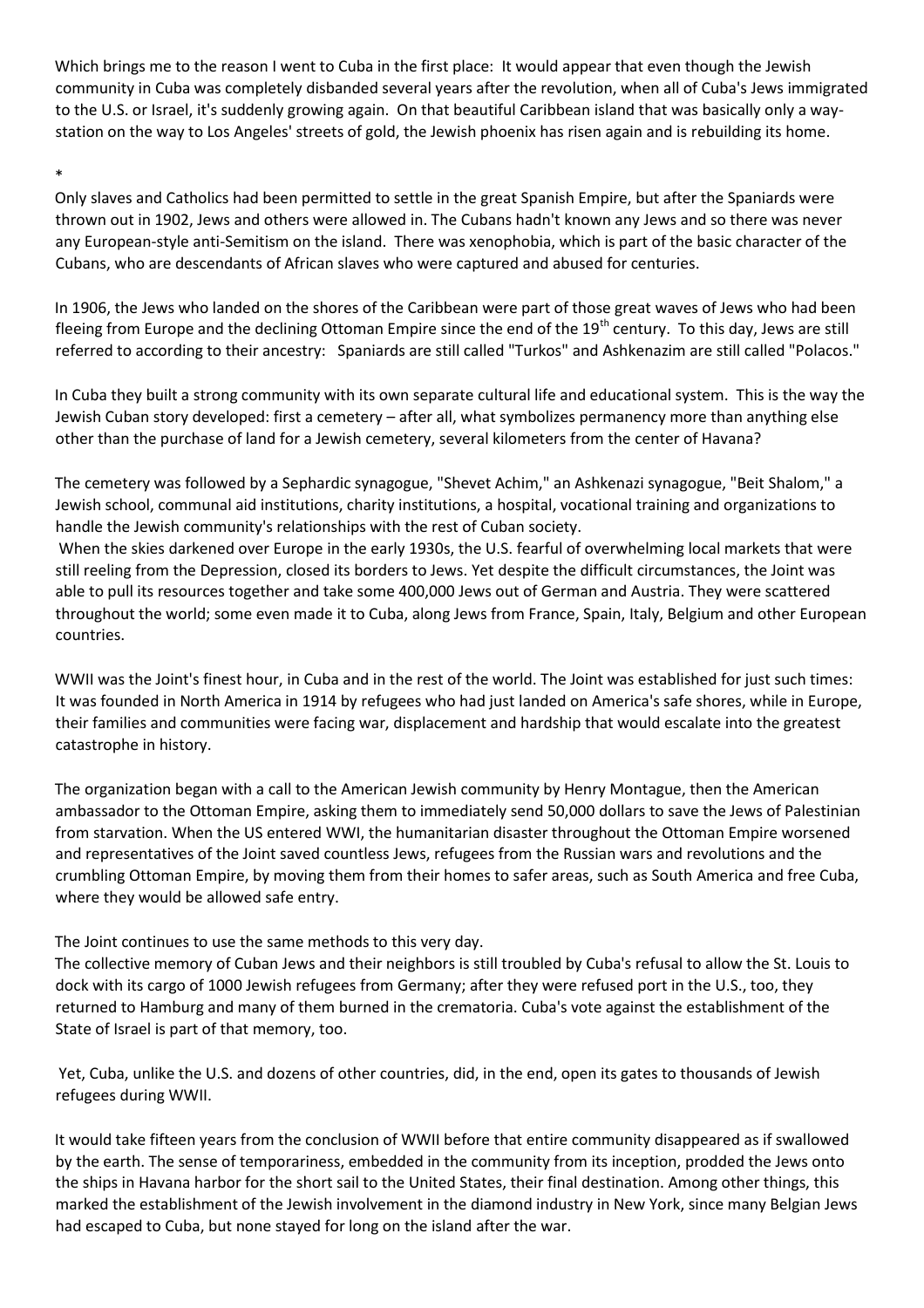Yet, with love and commitment, the Jews who did stay on the island continued to build their Sephardi and Ashkenazi synagogues and schools and communal institutions. Over the years, Cuban Jews became proudly Zionist; united in their support for the State of Israel, they were influential in the tightening of the relationships between Cuba and Israel, even during Castro's time - until the Americans destroyed that relationship, because, during those years, you could have only one ally, and Israel chose America.

Gradually, members of the local Jewish community accumulated their own wealth but they continued to accept the generous aid provided by American Jewry. In fact, American Jews continue to generously support the Cuban Jewish community.

At times over the years, there have been more than 15,000 Jews in Cuba. But, in the end, this beautiful and fertile island was little more than a way-station on the journey to the U.S.

Castro's revolution created the opportunity to obtain a U.S. visa, and in 1963, the number of Jews dropped to 1200; by the 1970s, only several hundred Jewish communists and Cuban patriots remained. In 1978, only three years after Cuba voted in favor of the resolution equating Zionism with racism, Castro gave what had been Zionist House over to the PLO. The Palestinians turned it into their embassy, and that seemed to symbolize the end of Cuban Jewry.

Except that the story doesn't end there at all.

\*

As Myra Levy-Rodriguez from the Sephardic community in Havana tells it, "I was born in Cuba. My parents came here in the early 1930s, like everyone else, one might say. My father is of Turkish descent and my mother of Spanish descent. My mother," she continues proudly, "is 94 years old, and I take care of her, here in Cuba. I grew up in Cuba in a vibrant Jewish community, with mutual aid and responsibility. That's my background."

Myra Levy-Rodriguez studied medicine in Cuba and is still active in community affairs. She has two sons - one lives in Cuba and the other in Israel.

"No, there haven't been any problems of anti-Semitism," she says. "There are 75 different religions in Cuba and even during the long years of official atheism, they all stayed alive – in homes, in hearts. Today they thriving again. We still have our synagogues and we have received all the permits necessary to rebuild them."

"My son made aliyah to Israel. He's in Israeli hi-tech and recently received a job in Canada, so he and the grandchildren are close by. They all come to visit."

She looks at me knowingly and says," You'll probably ask me why I didn't leave when everyone else was leaving. In 1959, when the great emigration started, I was eight years old. The question wasn't relevant for me, my parents made the decision. Today I can say that I am a proud Cuban and a proud Jew. This is my home. Yes, ninety percent of the Cuban Jewish community did leave and there is no disagreement about that fact. But we have built an exemplary community here."

And she takes us to the social hall in the back of the synagogue. Once it was used for prayers but now they need only a small room off to the side for prayers and this large hall is used for social activities, performances, exhibits; nearby, the community is even building a small, modest Holocaust museum to tell the story of the Holocaust to non-Jewish Cuban visitors.

In the face of the general sense of shortage that is felt in Cuba, it seems that the organized Jewish community has developed additional resources, managed imperiously by a group of women leaders.

"Our synagogue's income comes from several sources," explains Levy-Rodriguez. "Rental of the building for various events, partnerships with various Jewish organizations, like Bnei Brith, who send us support, and, of course, groups of visitors. A group can visit our synagogue only if they agree to pay – and the price can be as high as \$5,000."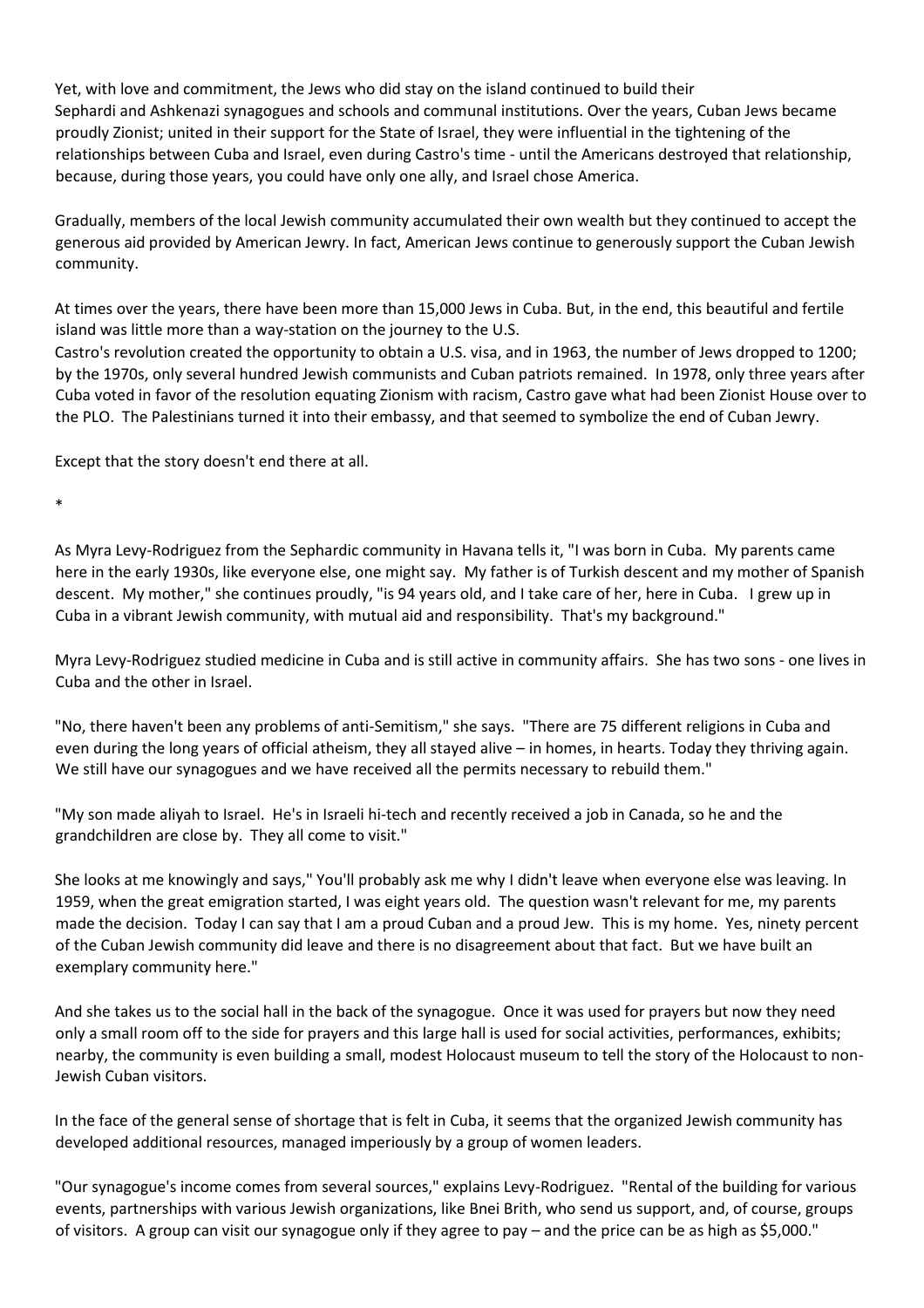Have I already mentioned the women leaders? Meet Adella Dvorin, the undisputed president of the Cuban Jewish community. Her parents, too, were on the boat from Pinsk to America and found themselves in Cuba. She grew up in an ultra-Orthodox home. Proudly, she carries the gilded pin of the "Lions of Judah," awarded to American Jewish women who contribute the highest amounts. Dvorin was awarded the prize in recognition of her energetic contribution to Jewish federations' philanthropic campaigns.

She's an in-demand speaker, traveling throughout the United States and the Spanish speaking world. But she is also, she says, "A proud Cuban. When everyone else ran away, we stayed here, and my father, who still remembered Russian, was the translator for the Russian army. Maybe that's the reason that we always had food at home. I have no complaints: I'm a patriotic Cuban, I'm a loyal Communist. Fidel Castro is a friend and the community is my family. This is where my love flows; this is my life, my desire. The community is everything."

Adeptly, Adella Dvorin glides past questions that could be politically dicey. She carries a heavy responsibility for the community and its welfare on her shoulders and has done wonders in enlisting the entire organized Jewish world. She continues the legacy of her predecessor, Dr. Jose Miller, who led the community during its most difficult times. Dvorin hosts two groups a week - equipment, religious articles, rental of the offices and even medications and food are all contributed by friends and guests. She has established a pharmacy in the community center, administered by Dr. Rosa Becher, a gastroenterologist who was born in France and grew up in Cuba. Becher is alone now - her children have left and the community is her family, too. She understands that Federation groups in the U.S. need to bring their members to Cuba in order to show them, up close, what their philanthropic contributions are accomplishing. Here, American Jews can hear the message more clearly: Cuba a communist country, led by Castro. The Jewish people lives! So you must contribute generously. And they do.

The deep sense of family, like the keen sense of isolation from the rest of the world that pervades all of Cuba, is most intense on Shabbat. From the moment that Shabbat begins, the entire community lives and acts together: In the communal kitchen, they cook dinner for hundreds of people. The baking group prepares the Challot and the cooks prepare the chicken soup. This Shabbat meal will provide the only portion of meat that many of these guests will taste all week. Here, the Jews will get the medications they need, together with updates about events taking place over the coming week. These activities are organized enthusiastically and lovingly by the representatives of the Joint, a young couple that has come from Argentina, Luciano Yichiamovitz and Alexendra Kotler. Yichiamovitz and Kotler take care of everything – they lead the baking group, organize the folk dancing, manage the Jewish school and prepare the local leadership to take over the reins when the Joint completes its work here. They are the liaisons to the Joint's headquarters in New York – they are the ones who know when the next group is supposed to arrive, how many books the visitors should bring, how much medication, what educational materials are needed, and even which movie to bring for a Saturday night social, so that everyone can watch, in between dancing.

On Shabbat, the members of the Jewish community share their will communal meal. A few hours before it's time for Havdalah, the ceremony that marks the end of the Sabbath, dozens of families show up to have their picture taken. For hours, they stand in line, just to have their pictures taken. Yaakobo Meirs Behar and his wife Tanya are here. They have come with a picture dating back to 1948 of their uncle, Rahamin, Ba'ahar. "He lives at 62 Nordau Street," they say to the visitors from Israel. "Maybe you know him? Maybe you've had some sort of contact with him?"

Larissa Levy-Harel and her sister Amanda are here, Jewish stars hanging prominently from chains around their necks. They carefully dictate the telephone numbers and email addresses of their friends to us. Bu they won't be able to Skype or email - there's no internet in Cuba. They are terribly isolated, they say.

And lonely Shlomo Lederman, the community beggar, is here, too. Right after Havdalah, he passes through the crowd and demands his due.

Haimi Jose Ashkenazi and his family have come. They are very excited. "We have relatives in Beer Sheva. Would you call them?" They bring old notebooks, scraps of paper, pictures of old documents. Henri and Enriette Leon, Diansi Uziel Valenta Levi-Diaz. She is looking for a girl, Melore, who was born in Cuba, came to Israel in 1961 and since then has disappeared. Maybe we could find her.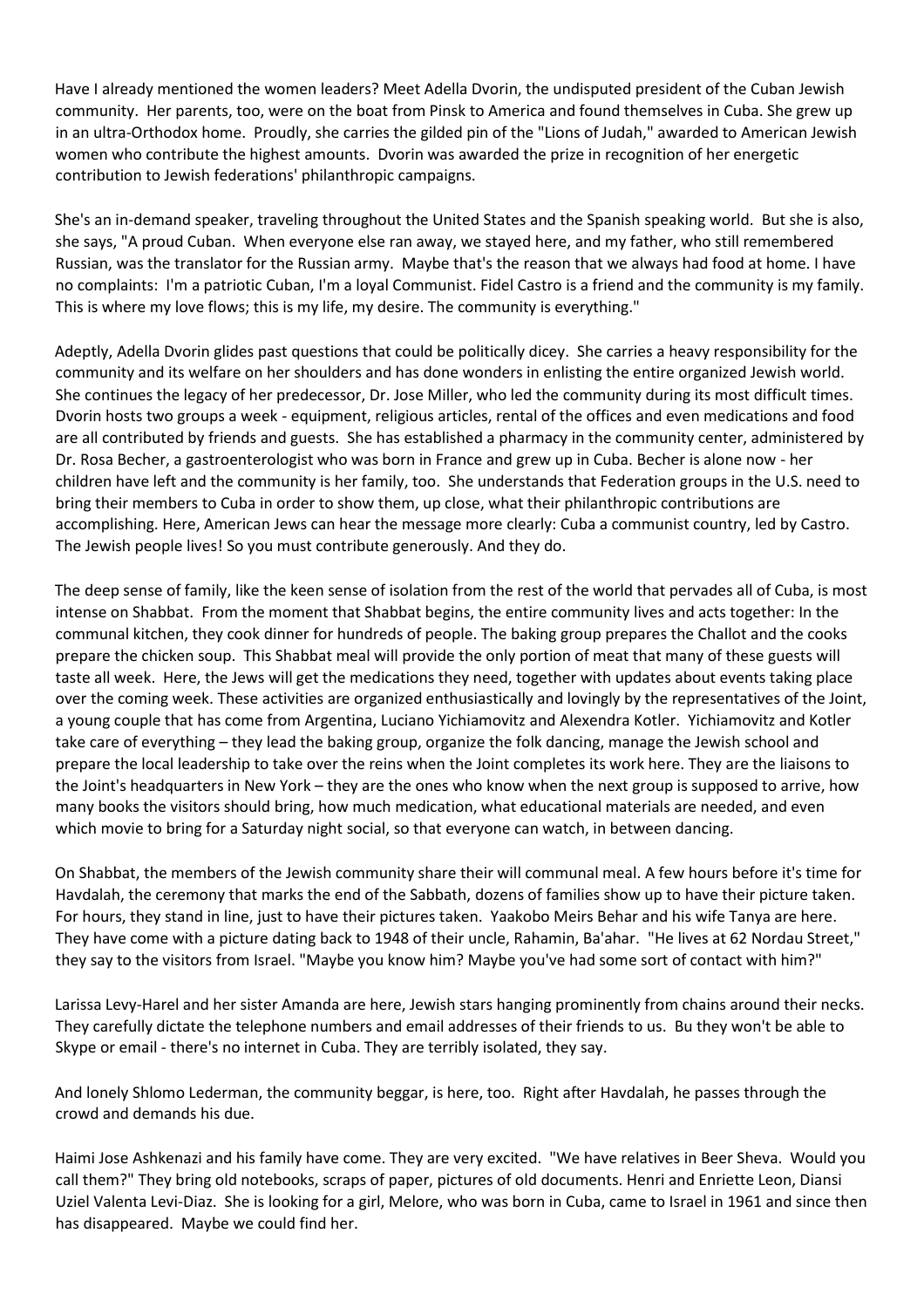And here is Gadi Ben Ami, an Israeli who made aliyah to Israel from Uruguay in the 1970s but left his farm in the Jordan Valley to be an agricultural adviser in Cuba. His three sons from his first marriage are holding down three farms in the village of M'sua in the Jordan Valley, while he is cultivating a new family in Cuba. On Thursday, two days ago, they celebrated the Bar Mitzvah of his son, Dan. Dan says he doesn't know where he will live in the future. We take their pictures, family by family. They are filled with a sense of urgency and pride.

When everyone else disappeared, we stayed here. We are the Jewish community of Cuba. We are proud Cubans. We've held on for all these long and difficult years. And we are proud of who we are. We are part of the Jewish people.

Tears, excitement. Something very primal. The sudden recognition that they are the center of attention, that they will be remembered even after they are gone. When we've finished taking family pictures, they group themselves by activities - the adult choir, the 30s and 40s dance group, the arts and crafts workshop and the Bible study group. Then we all go down into the crowded basement, hundreds of people. The vice presidents offer greetings and then each group makes a presentation about its achievements. They dance to popular Israeli tunes, to songs about how "The people of Israel lives" and "One Day There Will Be Peace." Then the lights are dimmed, everyone embraces and young girls hold the Havdalah candle and the spice box. The flame is doused in the wine, and they hug and kiss. This is their family, here in Havana in 2012. Then they eat and dance together, as if these were the bygone days of a forgotten kibbutz. They have become a youth movement despite themselves; a community had once disappeared and now it is recreating itself.

# \*

Cuba, 2012. Fifty years after the Missile Crisis, fifty years of the unending revolution that is slowly reaching is denouement. The broken, beautiful backdrop of this island is waiting for the next scene to play out. People in the streets asking for a chance to smile for the camera. The grocer in his empty store. The lady selling hair clips on a street corner, the cooperative builders near the cemetery who in seven years still haven't managed to finish building their home. The empty, decrepit roads. A truck passes, crowded with dozens of people sticking to each other, like the trucks that used to bring the workers back to the kibbutz from the fields. The wind blows through their hair and the truck leaves a trail of smoke. A farmer stands in his fields on the side of the road; he looks up at the passing truck then goes back to plowing with his two oxen.

At tall tree frames my picture, the plain of sugar fields behind it. But when all that sugar is harvested, there won't be enough machinery to process it and produce the white gold that sweetened the lives of Spanish rulers, the appetites of American merchants and the sweet smiles of children who munch a silver-wrapped Hershey's kiss or two before they go to sleep at night.

#### Cuba, December 2012.

The revolution that began in 1959 has known ups and downs. It has stoked the imaginations of millions of people throughout the world who dreamt about simple happiness like Fidel Castro. But, fifty years later, his ideology and political machinations have brought his country to painful, debilitating bankruptcy. The revolution persists because there's no one in Cuba who can take the ship backwards. The state has been victorious. What is left for the State to do other than capitulate, abdicate, give up its power and allow other forces to move in and build homes, stores, centers of higher learning. To plow the fields and allow the seeds to sprout, the hay to ripen and the cows to calve, because that's what the world needs to do. It's only in Cuba that the dashing, gallant image of Che Guevara, dead now for sixty years, is still displayed in every village and city. School children swear allegiance to his name and go home and do their homework in the dark because there's no electricity. The roads are very, very long and terribly empty – but unlike the roads in the well-known psalm, they are not narrow – they are six lanes wide. And they stretch on for thousands of kilometers.

And yet, there is no sense of desperation. Meals are poor and simple, the bread is tasteless, and there is no butter, no fruit, no cheese or sour cream to spread on it. The coffee is bitter, the water is murky. Yet the school principal stands at the gate and kisses each and every one of her proud, beautiful, well-cared-for students. They are the next generation of Cubans.